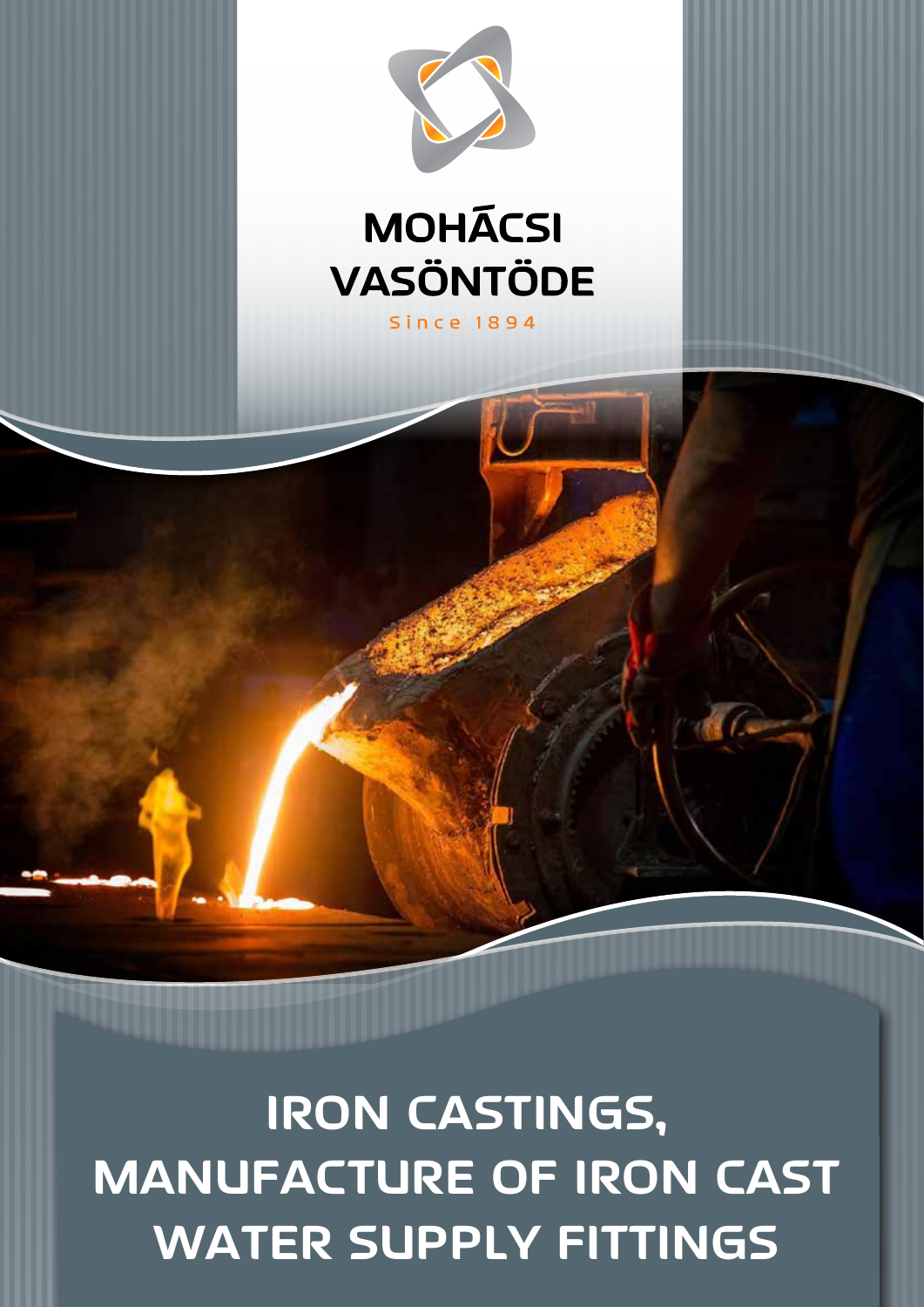## **INTRODUCTION**



We offer the manufacturing of grey and ductile iron castings for low or medium volume demands up to 700 kg unit weight for any field of the machine industry.

Our foundry was founded in 1894. In the beginning, it used to deal with producing and repairing agricultural machinery.

It developed continuously over the years. The satisfying quality of casting is guaranteed by upto-date technology and the experienced staff.

We aim to satisfy every demand for castings in the field of mechanical engineering, machine and part supply.

Our main activities in the field of machine and part supply production are machining and assembling castings but we also offer machining, producing and assembling of machine parts and equipment. At our clients' request, we can cover the surface of our castings either with water based priming paint or with multi-layer paint , even zinc or plastic covering.

An essential element of our activities is toolmaking in our model tool-making shop. We can undertake pattern making made of different materials (wood, metal and plastic patterns and core boxes) with either traditional technology or modern 3D technology with software support.





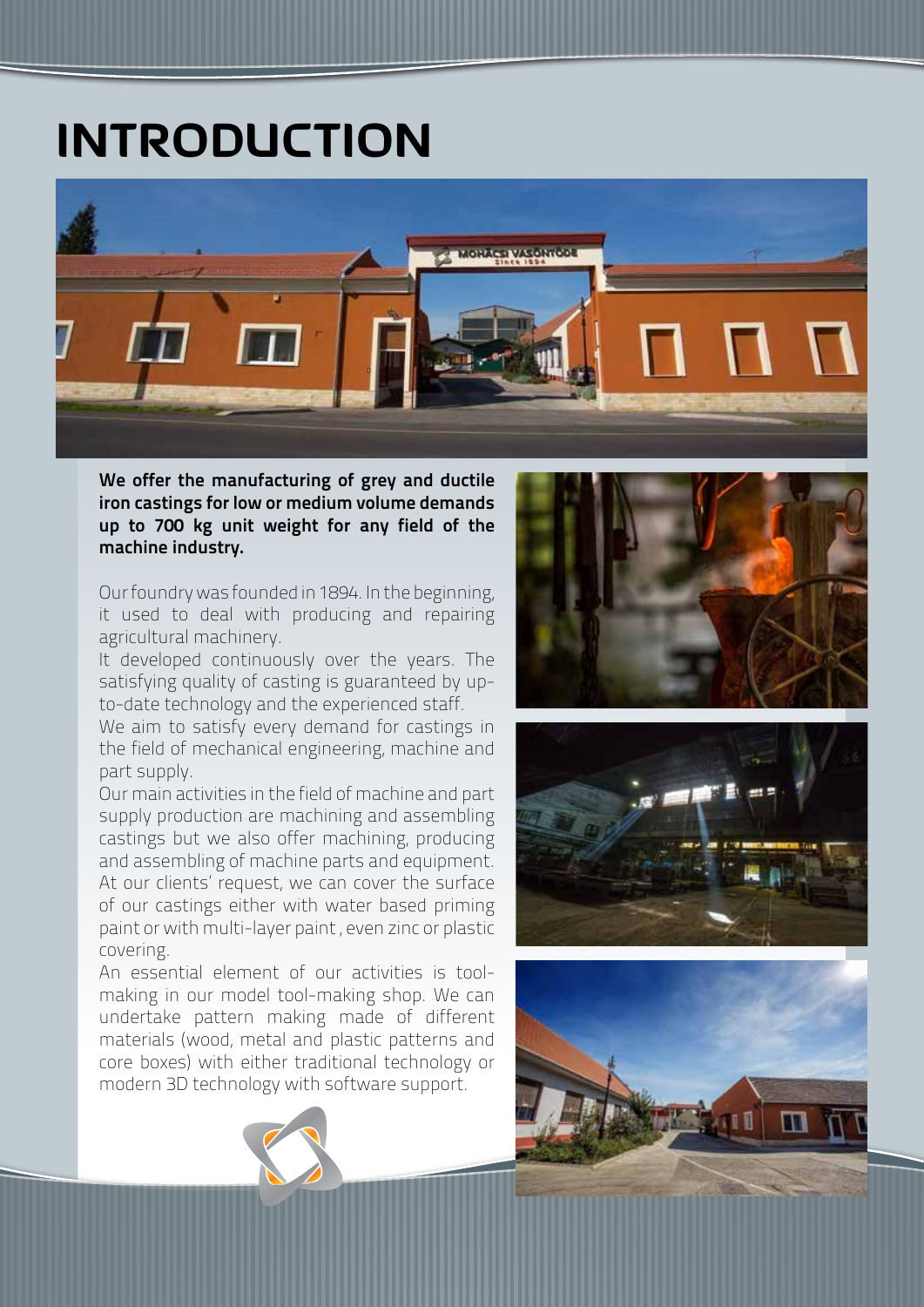# **OUR QUALITIES**

- Grey cast iron according to EN 1561:2000 EN-GJL-200 (cast iron 200, nodular graphite 20) and EN-GJL-250 (cast iron 250, nodular graphite 25) quality levels.
- Ductile cast iron according to EN 1563:2000 quality levels
- Capacity of production: 4000 tons of cast iron / year (hand-moulding and and semi-automatic moulding machines)
- Dimensions of castings produced:

Minimum dimensions of castings are 50x50x50 mm

Maximum dimensions of castings are 2500x1500x800 mm

Weight limit of our castings:

- Minimum weight is 0.5 kg / piece
- Maximum weight is up to 700 kg / piece
- **Minimum wall thickness : 6-8 mm**

#### The main qualities of castings produced in our foundry are as follows:

- Good machinability
- Good pressure resistance
- Good abrasion resistance
- Smooth surface toughness
- Good grindability









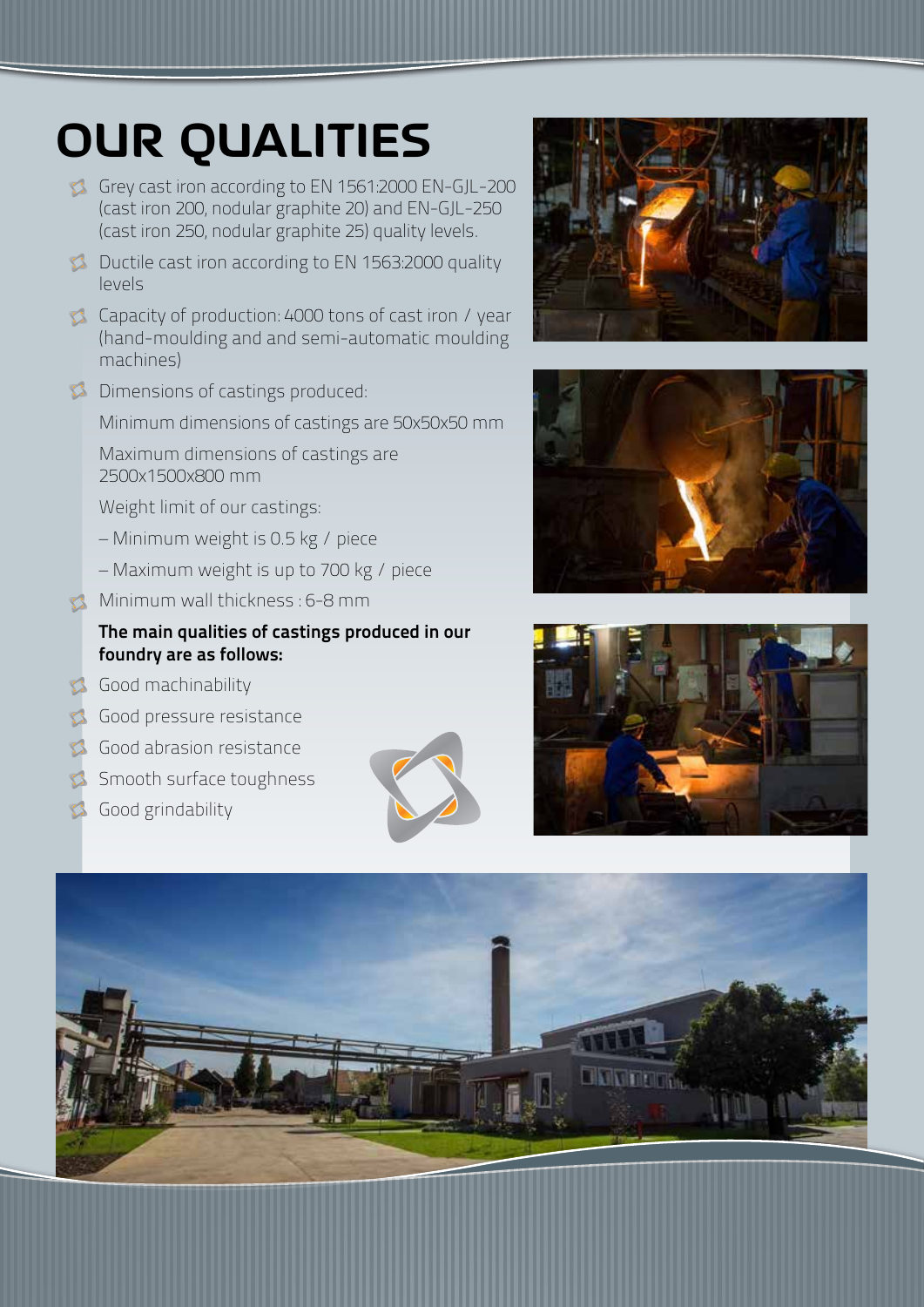## **OUR PRODUCTS**

Cast iron water-pipe fittings, especially pillar fire hydrants, underground fire hydrants, common wells with ejector and also, from among drainage castings we have several different manhole covers, gratings and frames.







- Cast iron street furniture, decorative items  $\mathbb{Z}^*$ 
	- Lamp posts
	- Bollards
	- $\Omega$  Tree grates
	- Litter bin post
	- **Bench legs**

 $\langle \cdot \rangle$ 

Barbecue grill



 $\langle \cdot \rangle$ Machine castings, especially agricultural machinery castings and industrial machinery castings. We aim to satisfy every demand for castings in the field of mechanical engineering, machine and part supply.



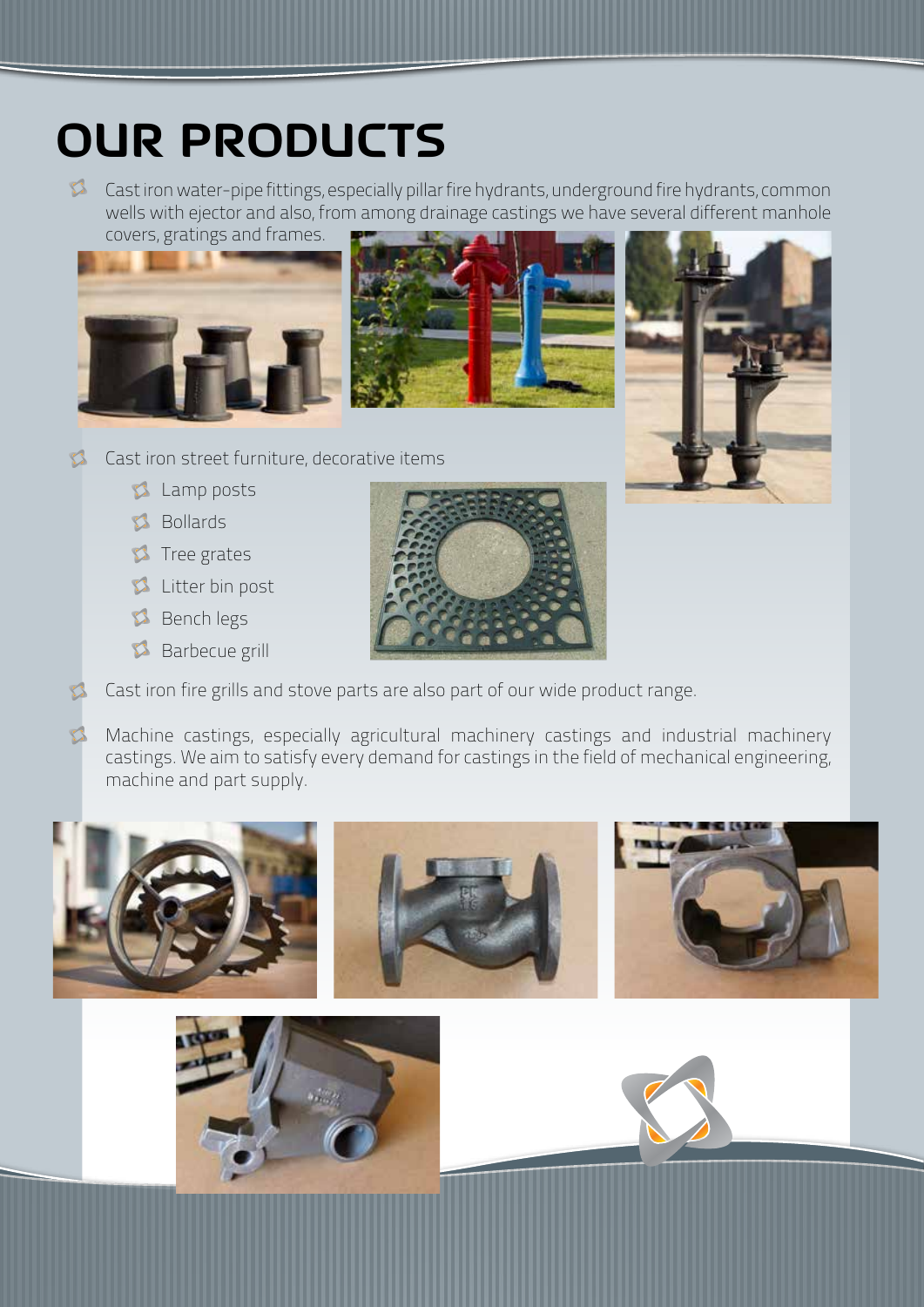### **OUR SERVICES**



We offer the manufacturing of grey and ductile iron castings for low or medium volume demands up to 700 kg unit weight for any field of the machine industry.

Our induction furnaces equipped with a crucible of 2 x 1.200 kg can melt 1.400 kg metal per hour. We offer mould pattern production, as well as hand-casting, and satisfy client demands irrespective of how small quantities or unique products they require.

Upon request, we provide excellent machinery, surface finishing, and assembly services as well.

We supply various fire hydrant spare parts to our clients on a continuous basis. Upon special requests, we take the fire hydrants back to our maintenance shop and perform a preliminary state assessment.

An essential element of our activities is tool-making in our model tool-making shop. We can undertake pattern making made of different materials (wood, metal and plastic patterns and core boxes) with either traditional technology or modern 3D technology with software support.